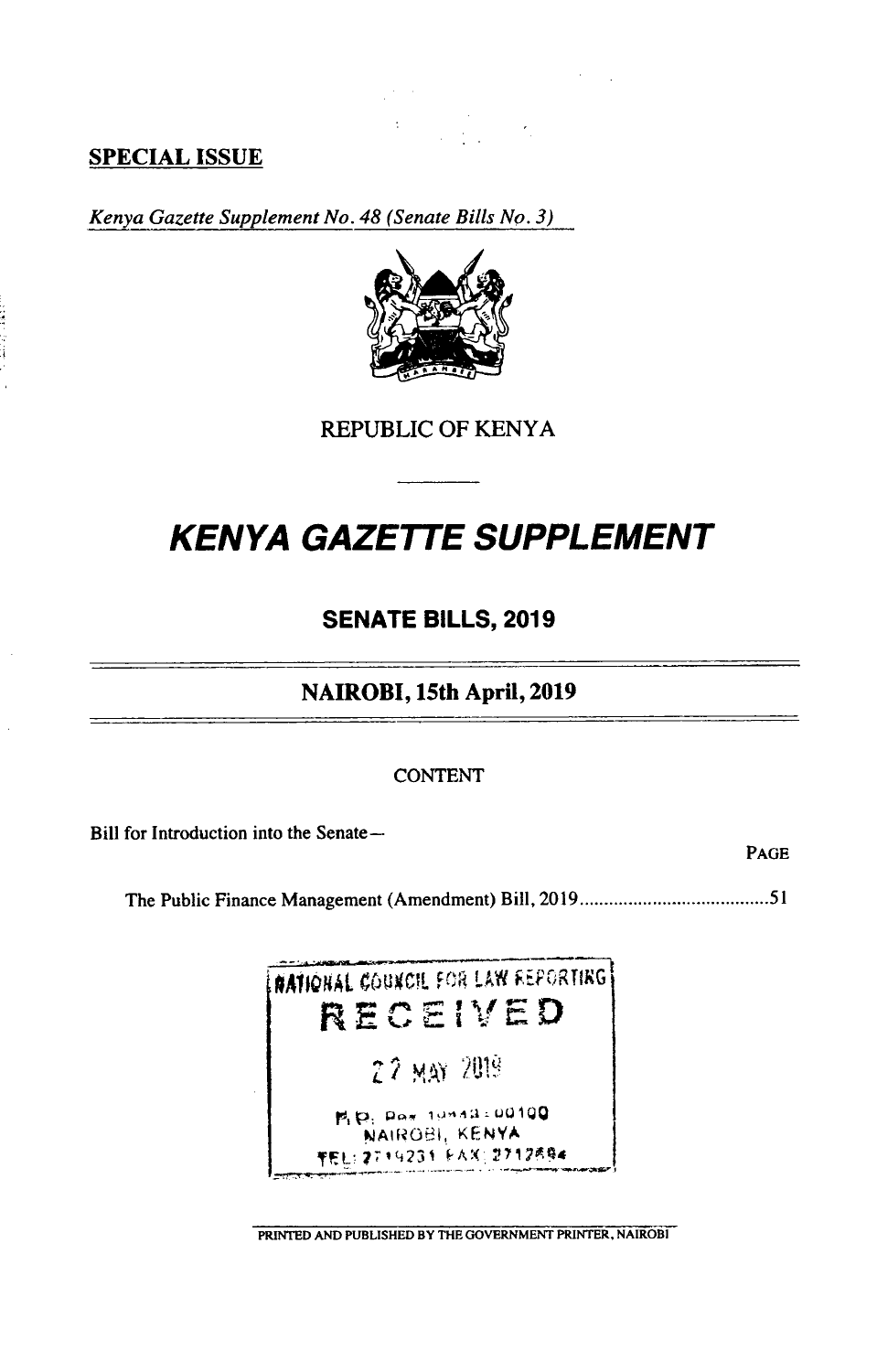## **THE PUBLIC FINANCE MANAGEMENT (AMENDMENT) BILL, 2019**

## **A Bill for**

**AN ACT of Parliament to amend the Public Finance Management Act and for connected purposes.** 

**ENACTED** by the Parliament of Kenya, as follows—

1. This Act may be cited as the Public Finance Short title. Management (Amendment) Act, 2019.

2. The Public Finance Management Act, hereinafter Insertion of new sections in No. 18 referred to as the "principal Act", is amended by inserting  $\frac{\text{sections}}{\text{of 2012}}$ the following new sections immediately after section  $160-$ 

**collection** 

**County 160A.** (1) Every County Treasury **government revenue is not venue in the National Treasury and the Kenya Revenue Treasury** and the Kenya Revenue Authority, design, develop and implement a county revenue collection system.

> (2) The county executive committee member for finance shall ensure that the county revenue collection system under subsection  $(1)$ -

- (a) is transparent, efficient, effective and verifiable;
- (b) is simple and easy to use;
- (c) is properly managed and<br>controlled to ensure controlled to ensure accountability;
- (d) is adequately secure to prevent any fraud, losses or any other violations;
- $(e)$ respect and promote the distinctiveness of the national government and the county government; and
- $(f)$ is separately accounted for and reported on.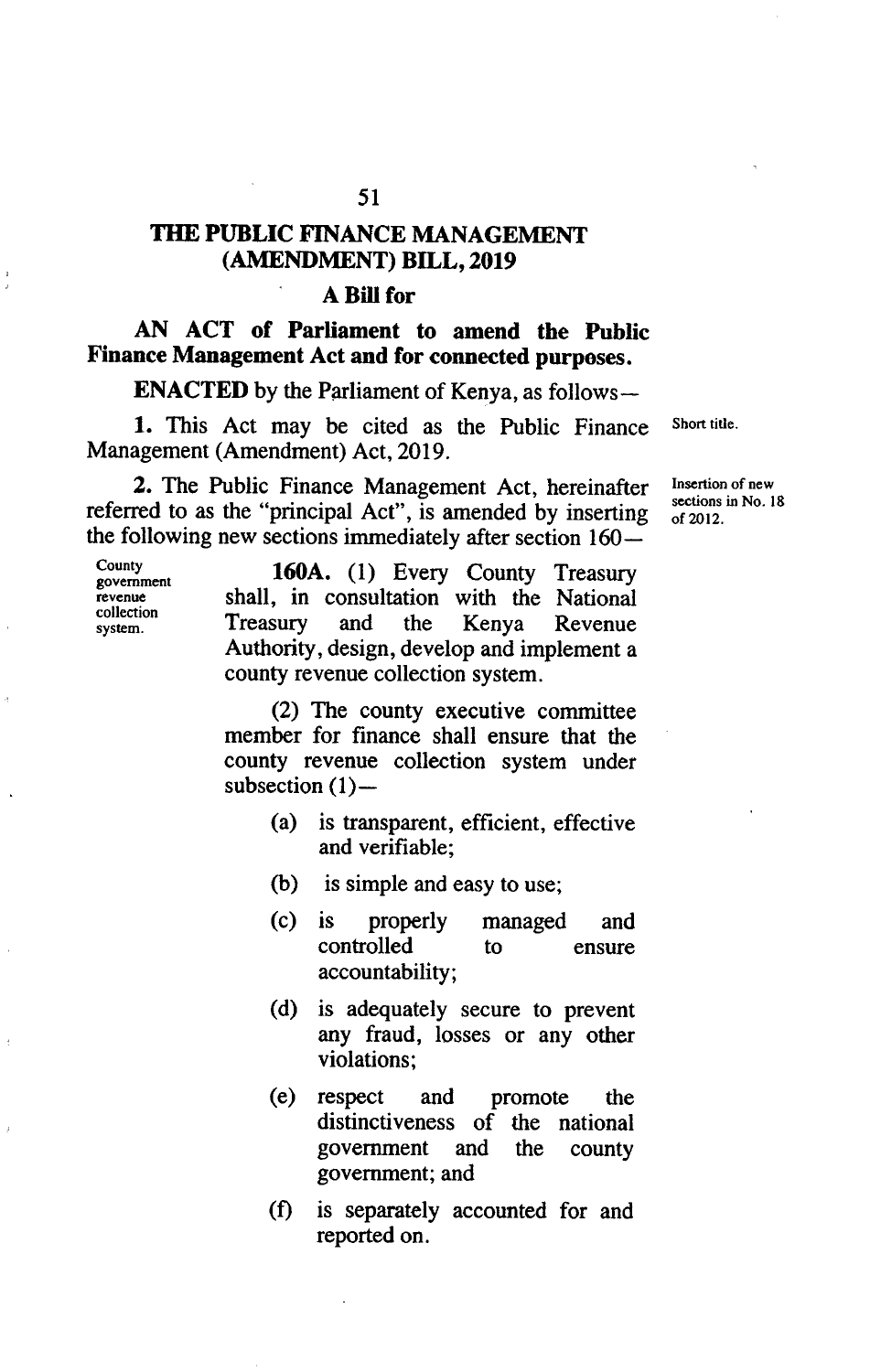(3) The National Treasury and the Kenya Revenue Authority may assist the County Treasury to develop technical capacities for efficient, effective and transparent revenue collection.

**Reporting on 160B.** (1) Every County Treasury shall **county revenue**  collection and **prepare** and submit bi-annual statements performance. and an annual report on the status of the county revenue collection and performance to the county assembly.

> (2) The County Treasury shall submit copies of the bi-annual statements and an annual report to the Senate, the National Treasury and the Commission on Revenue Allocation.

> In preparing the bi-annual  $(3)$ statements and the annual report referred under subsection (1), the County Treasury shall ensure that the statements and report contain information on the financial and non-financial performance of the county revenue collection.

Failure to **160C.** (1) The county executive collection committee member for finance shall, within committee member for finance shall, within a period of two years from the coming into force of this Act, ensure that the county revenue collection system referred under section 160A(1) is operational.

> (2) The National Treasury may, pursuant to Article 225(3) of the Constitution, stop the transfer of a county's share of revenue raised by the national government if the County Treasury fails  $to -$

- $(a)$ develop and implement a county revenue collection system; or
- report on the status of the county  $(b)$ revenue collection and performance,

as required under this Act.

**system or report**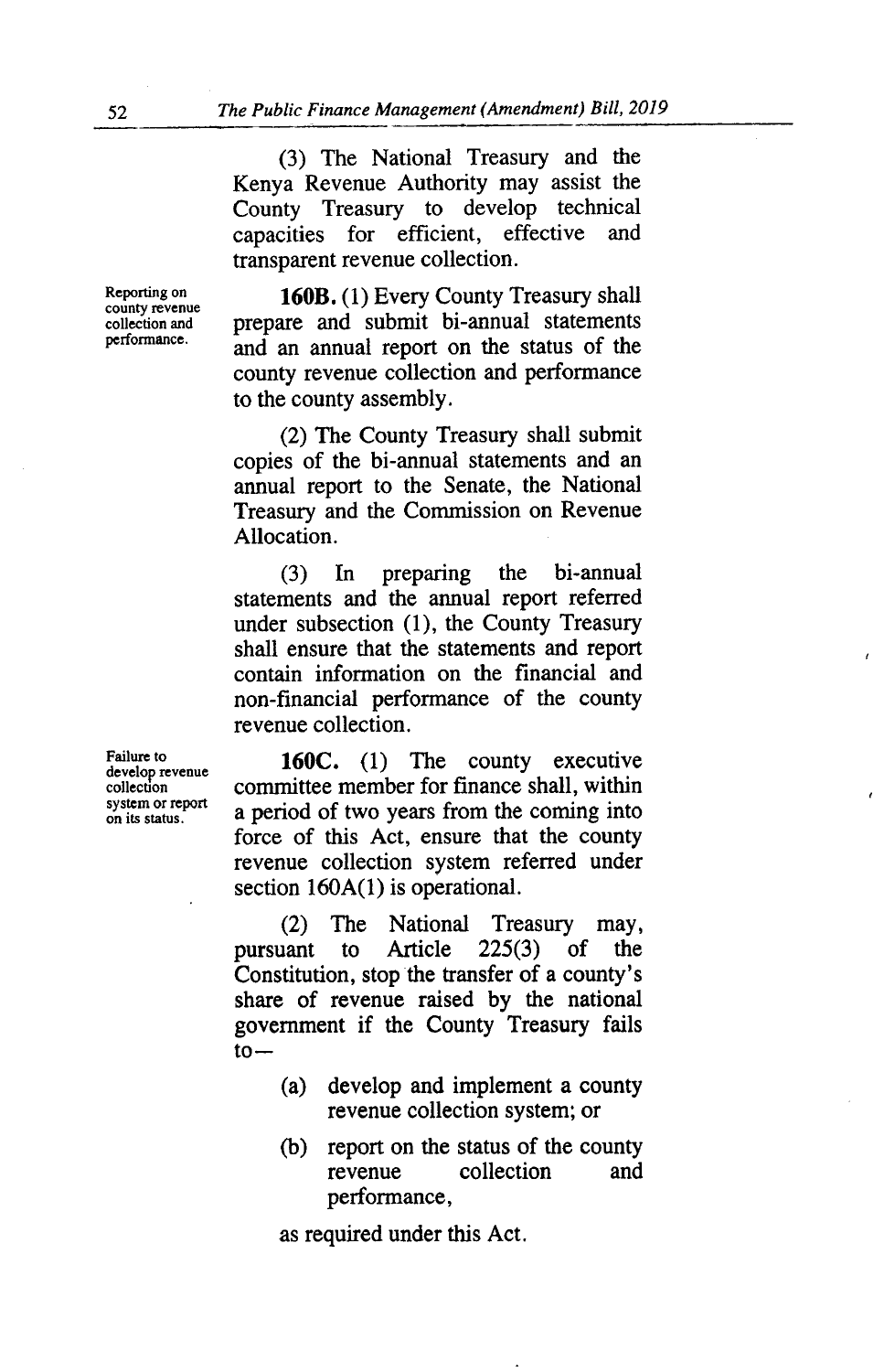#### **MEMORANDUM OF OBJECTS AND REASONS**

#### **Statement of the Objects and Reasons for the Bill**

Š

á

Ò

Ń

ð

ó

ŋ €

The principal object of this Bill is to amend the Public Finance Management Act, No. 18 of 2012 to establish a collaborative framework for collection of revenues by the county governments and the National Treasury together with the Kenya Revenue Authority. This intended boost revenue collection by the county governments and ensure accountability.

The Bill proposes to amend the Public Finance Management Act by inserting new sections 160A, 160B and 160C. The proposed new section 160A intends to provide a framework for collaboration between the county governments and the National Treasury together with the Kenya Revenue Authority as regards collection of revenue by counties. The proposed new section requires the county treasury, in consult with the National Treasury and the Kenya Revenue Authority, to put in place a county revenue collection system. It requires that such a system shall respect the distinctiveness of the two levels of government, be secure, effective, efficient and transparent.

The proposed new section 160B on the hand provide for reporting on the status of revenue collection at the county. It requires the county treasury to report to the county assembly and submit copies of the reports to the Senate, the National Treasury and the Commission on Revenue Allocation on the status of county revenue collection and performance. The proposed new section 160C on its part require the county executive committee member to operationalize a county revenue collection system within a period of two from the coming into force of this Act. It also provide for stoppage of transfer of a county's equitable share of revenue for failure to operationalize the county revenue collection system or prepare and submit bi-annual statements or an annual report.

# **Statement on the delegation of legislative powers and limitation of fundamental rights and freedoms**

The Bill does not delegate legislative powers nor does it limit the fundamental rights and freedoms.

### **Statement on how the Bifi concerns county governments**

County governments have two sources of revenue; the equitable share provided for under Article 202 of the Constitution and own sources of revenue. Article 209 of the Constitution gives power to both the national government and county governments to impose tax. This Bill seeks to put in place a legal framework for collaboration between the national government and county governments with regard to raising revenue by counties. The Bill therefore concerns county governments in terms of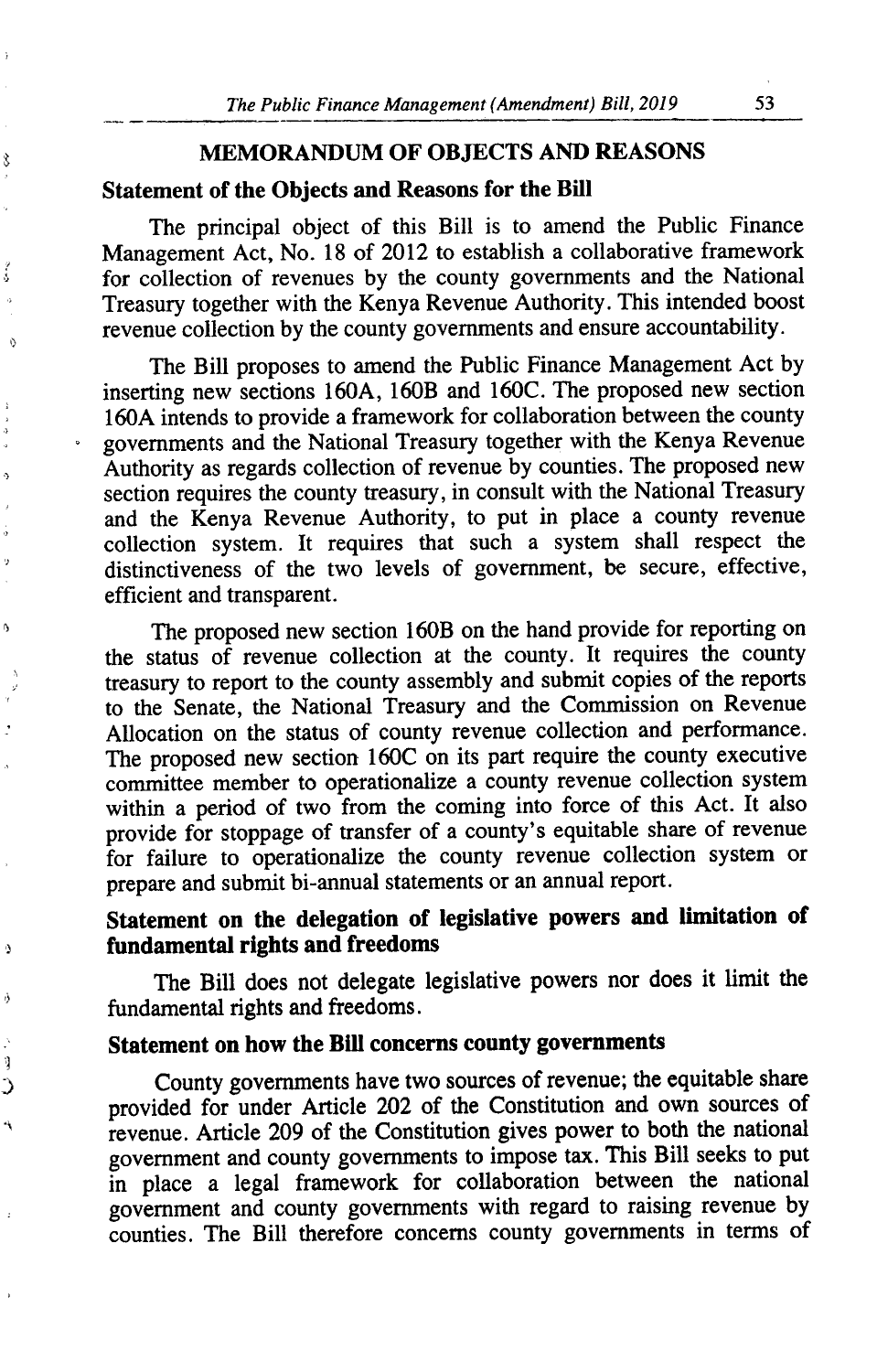Articles  $110(1)(a)$  of the Constitution in that it contains provisions that affect the functions and powers of the county governments as set out in the Constitution.

The Bill is therefore a Bill concerning county governments in terms of Article 110(1 )(a) of the Constitution.

## **Statement that the Bill is not a money Bill within the meaning of Article 114 of the Constitution**

The Bill is not a money Bill within the meaning of Article 114 of the Constitution.

Dated the *5th* March, 2019.

AGNES ZANI, *Senator.*